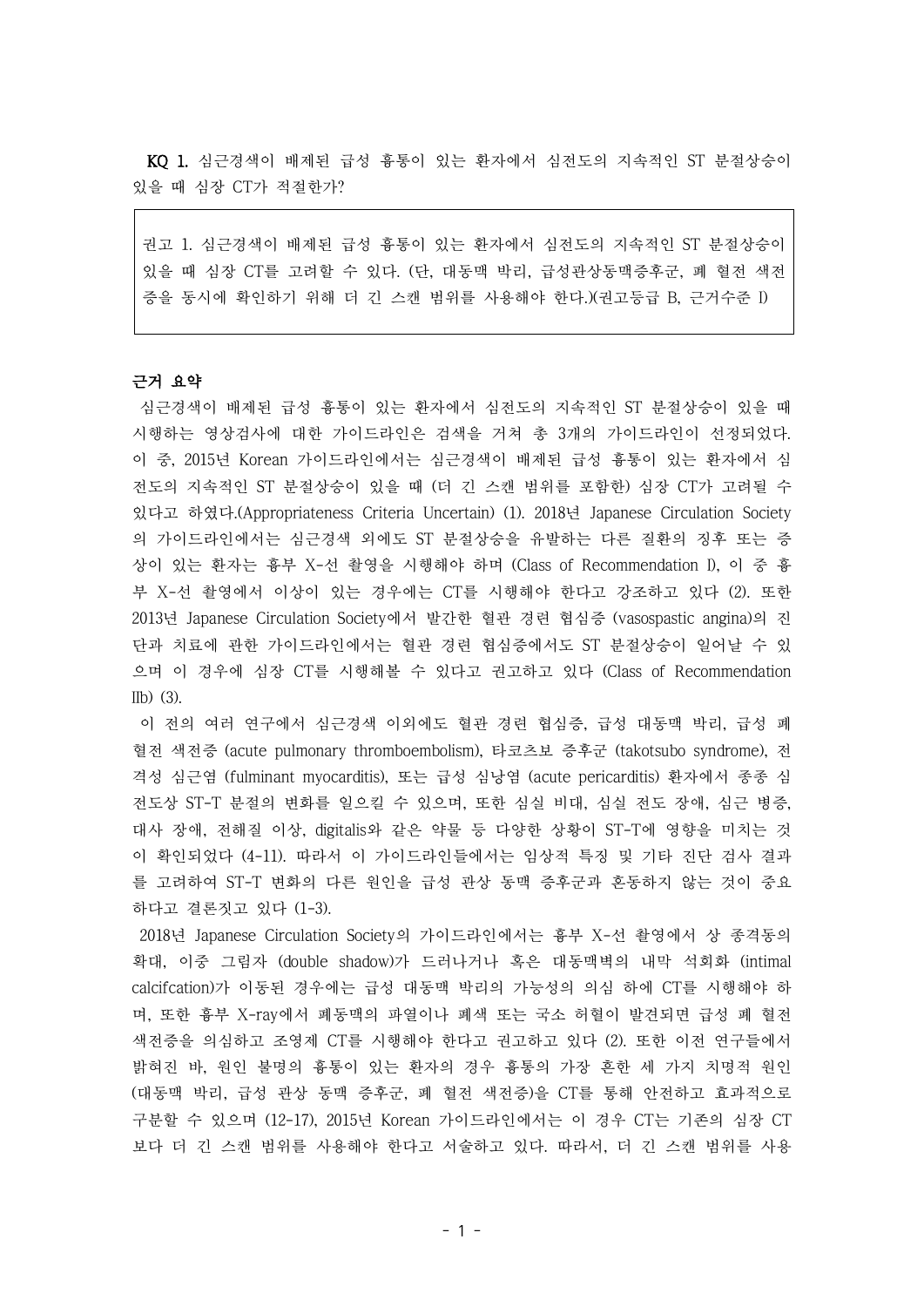하는 CT의 경우에 방사선 노출량과 필요한 조영제도 증가할 수 있다 (18). 그럼에도 불구하 고, 흉통으로 응급실을 방문하는 환자에 대해 심장 CT를 이용하면 의사가 임상 결정을 내 리는 데 도움을 줄 수 있다 (19).

### 권고 고려사항

#### 1. 이득과 위해 (Benefit and Harm)

심근경색이 배제된 급성 흉통이 있는 환자에서 심전도의 지속적인 ST 분절상승이 있을 때 더 긴 스캔 범위의 심장 CT를 시행하면 심근경색 이외에도 지속적인 ST 분절상승을 유발하 는 다른 다양한 질환을 감별할 수 있으며, 의사가 임상 결정을 내리는 데에 도움을 줄 수 있다. 그러나 더 긴 스캔 범위의 심장 CT를 시행하면 방사선 피폭의 증가 및 조영제 부작 용 등의 단점이 있다. 그럼에도 불구하고 여러 기술의 발전으로 심장 CT의 방사선량이 예 전보다 현저히 낮아졌고, diagnostic performance 면에서 예전보다 향상되었기 때문에 이득 이 더 크다 할 수 있다.

#### 2. 국내 수용성과 적용성 (Acceptability and Applicability)

우리나라의 경우 다른 나라에 비해 병원 자체의 CT 보유율이 높고 특히 대형병원은 심장 CT에서 필수적인 64 채널 이상의 CT를 거의 대부분 보유하고 있기 때문에 심장 CT에 대한 접근성이 좋다. 따라서 진료지침의 국내 수용성에는 큰 무리가 없을 것으로 판단된다. 그러 나 건강보험적용 여부와 관련된 검사비용과 방사선 위해성, 조영제 부작용 등에 따른 환자 의 부담감 등에 있어서는 실제 적용하는데 어려운 측면도 존재할 수 있겠다. 수용성과 적용 성 평가표는 부록2에 제시되어 있다.

# 3. 검사별 방사선량

심장 CT 2 or 3

## 참고문헌

- 1. Kim YJ, Yong HS, Kim SM, Kim JA, Yang DH, Hong YJ. Korean guidelines for the appropriate use of cardiac CT. Korean journal of radiology 2015;16(2):251-285.
- 2. Kimura K, Kimura T, Ishihara M, Nakagawa Y, Nakao K, Miyauchi K, Sakamoto T, Tsujita K, Hagiwara N, Miyazaki S. JCS 2018 guideline on diagnosis and treatment of acute coronary syndrome. Circulation Journal 2019;83(5):1085-1196.
- 3. Group JJW. Guidelines for diagnosis and treatment of patients with vasospastic angina (Coronary Spastic Angina)(JCS 2013). Circulation Journal 2014:CJ-66-0098.
- 4. Suzuki T, Mehta RH, Ince Hs, Nagai R, Sakomura Y, Weber F, Sumiyoshi T, Bossone E, Trimarchi S, Cooper JV. Clinical profiles and outcomes of acute type B aortic dissection in the current era: lessons from the International Registry of Aortic Dissection (IRAD). Circulation 2003;108(10\_suppl\_1):II-312-II-317.
- 5. Wang K, Asinger RW, Marriott HJ. ST-segment elevation in conditions other than acute myocardial infarction. New England Journal of Medicine 2003;349(22):2128-2135.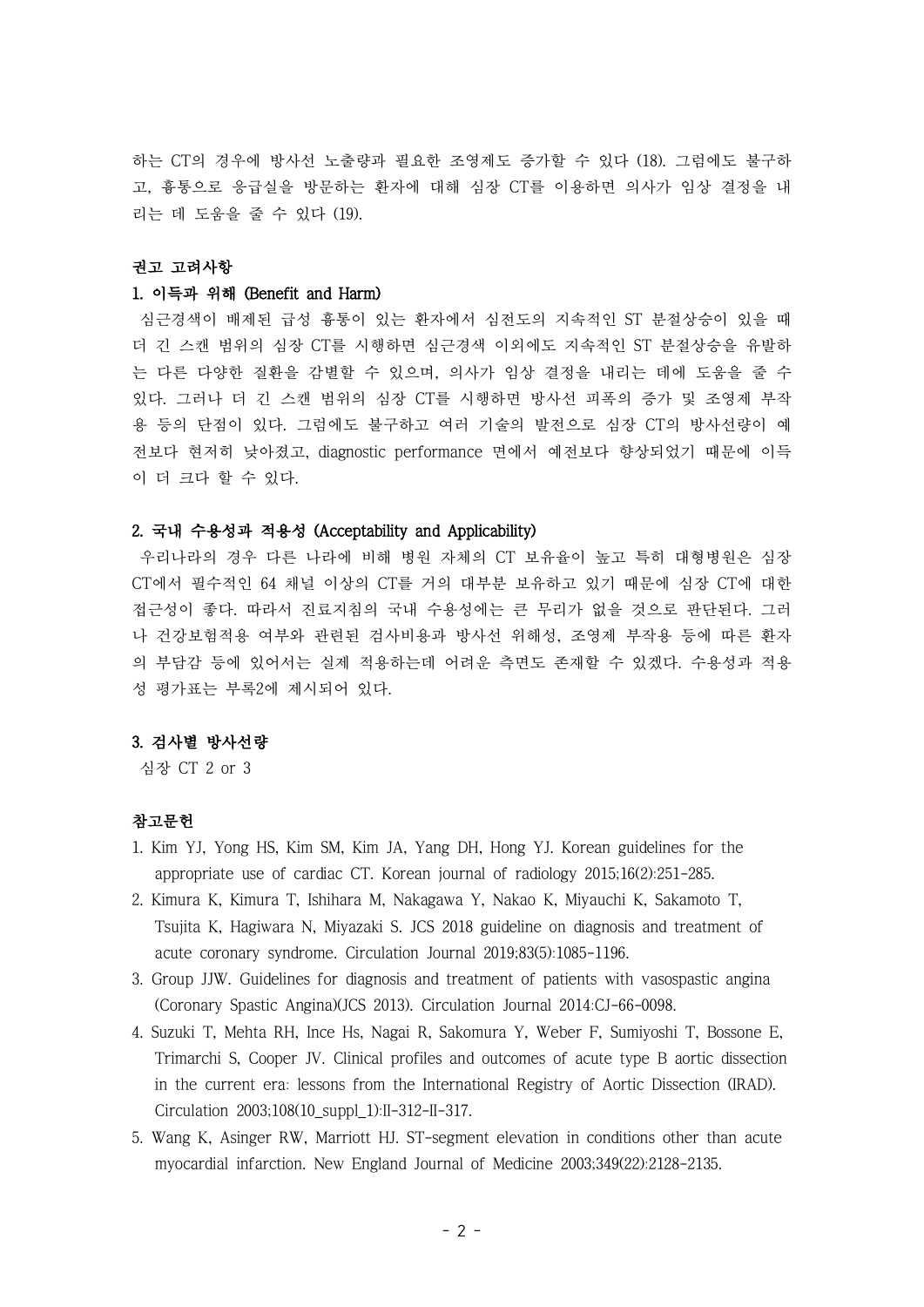- 6. Ota M, Anan I, Morimoto S, Minai K, Komukai K, Ogawa T, Kawai M, Hongo K, Yoshimura M. Severe lasting coronary spasm detected by multi-detector row computed tomography. International journal of cardiology 2011;153(3):e62-e64.
- 7. Kosuge M, Uchida K, Imoto K, Hashiyama N, Ebina T, Hibi K, Tsukahara K, Maejima N, Masuda M, Umemura S. Frequency and implication of ST-T abnormalities on hospital admission electrocardiograms in patients with type A acute aortic dissection. The American Journal of Cardiology 2013;112(3):424-429.
- 8. Medeiros K, O'Connor MJ, Baicu CF, Fitzgibbons TP, Shaw P, Tighe DA, Zile MR, Aurigemma GP. Systolic and diastolic mechanics in stress cardiomyopathy. Circulation 2014;129(16):1659-1667.
- 9. Kosuge M, Uchida K, Imoto K, Isoda S, Karube N, Ebina T, Hibi K, Nakahashi H, Tsukahara K, Iwahashi N. Prognostic value of ST-segment elevation in lead aVR in patients with type A acute aortic dissection. Journal of the American College of Cardiology 2015;65(23):2570-2571.
- 10. Templin C, Ghadri JR, Diekmann J, Napp LC, Bataiosu DR, Jaguszewski M, Cammann VL, Sarcon A, Geyer V, Neumann CA. Clinical features and outcomes of Takotsubo (stress) cardiomyopathy. New England Journal of Medicine 2015;373(10):929-938.
- 11. Kosuge M, Kimura K, Uchida K, Masuda M, Tamura K. Clinical implications of electrocardiograms

for patients with type A acute aortic dissection. Circulation Journal 2017:CJ-17-0309.

- 12. Rubinshtein R, Halon DA, Gaspar T, Jaffe R, Goldstein J, Karkabi B, Flugelman MY, Kogan A, Shapira R, Peled N. Impact of 64-slice cardiac computed tomographic angiography on clinical decision-making in emergency department patients with chest pain of possible myocardial ischemic origin. The American journal of cardiology 2007;100(10):1522-1526.
- 13. Hollander JE, Chang AM, Shofer FS, McCusker CM, Baxt WG, Litt HI. Coronary computed tomographic angiography for rapid discharge of low-risk patients with potential acute coronary syndromes. Annals of emergency medicine 2009;53(3):295-304.
- 14. Yoon YE, Wann S. Evaluation of acute chest pain in the emergency department:"triple rule-out" computed tomography angiography. Cardiology in review 2011;19(3):115-121.
- 15. Lee HY, Yoo SM, White CS. Coronary CT angiography in emergency department patients with acute chest pain: triple rule-out protocol versus dedicated coronary CT angiography. The International Journal of Cardiovascular Imaging 2009;25(3):319-326.
- 16. Frauenfelder T, Appenzeller P, Karlo C, Scheffel H, Desbiolles L, Stolzmann P, Marincek B, Alkadhi H, Schertler T. Triple rule-out CT in the emergency department: protocols and spectrum of imaging findings. European radiology 2009;19(4):789-799.
- 17. Halpern EJ. Triple-rule-out CT angiography for evaluation of acute chest pain and possible acute coronary syndrome. Radiology 2009;252(2):332-345.